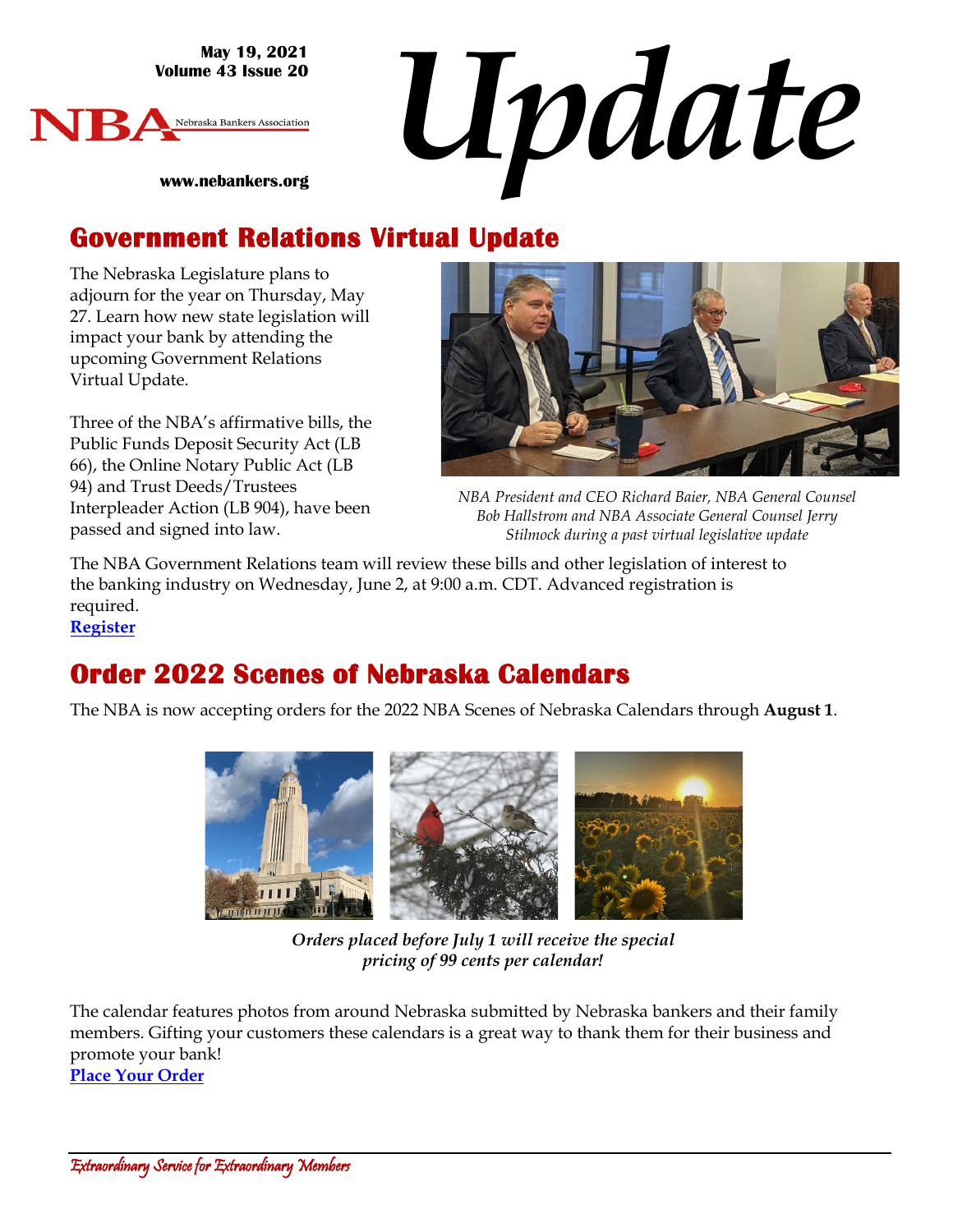## **OCC to Reassess CRA Revisions**

The Office of the Comptroller of the Currency (OCC) will reconsider the June 2020 Community Reinvestment Act (CRA[\) final rule.](https://occ.gov/news-issuances/federal-register/2020/85fr34734.pdf) The OCC also announced banks subject to the rule may also pause efforts to comply with it. "While this reconsideration is ongoing, the OCC will not object to the suspension of the development of systems for, or other implementation of, provisions with a compliance date of Jan. 1, 2023, or Jan. 1, 2024, under the 2020 CRA rule," the agency said.

However, covered banks must continue to comply with provisions of the CRA modernization rule that had an Oct. 1, 2020, compliance date. These provisions were explained and interpreted in [a 2020 OCC bulletin.](https://occ.gov/news-issuances/bulletins/2020/bulletin-2020-99.html) The OCC added that it does not plan to finalize a December 2020 proposed rule on how the agency will evaluate CRA compliance under the new rule and that it will discontinue the CRA data collection published that month. The American Bankers Association (ABA) and other trade groups previously urged the OCC either to withdraw or formally delay compliance with the new rule. The groups noted the likelihood that the next Senate-confirmed Comptroller may pursue a different CRA modernization path. **[Learn More](https://occ.gov/news-issuances/bulletins/2021/bulletin-2021-24.html)**

#### **OCC Releases Semiannual Risk Perspective**

The OCC released its Semiannual Risk Perspective. The report covers credit, interest rate, operational and compliance risk. While government stimulus programs lessened the impact of the pandemic, the OCC notes that increased problem loans and losses in the commercial real estate sector are expected. The transition away from Libor and potential risks from climate change were also highlighted in the report. **[Read the Report](https://occ.gov/publications-and-resources/publications/semiannual-risk-perspective/files/pub-semiannual-risk-perspective-spring-2021.pdf)**

#### **FDIC Requests Information on Digital Asset Activities**

The Federal Deposit Insurance Corporation (FDIC) is requesting information on insured depository institutions' current and potential digital asset activities. The FDIC noted banks are considering digital assets and indicated the information will "help inform its understanding of the industry's and consumers' interests in this area." Comments are due July 16, 2021. **[Learn More](https://www.fdic.gov/news/press-releases/2021/pr21046.html)**

#### **Share of Unbanked Americans Falls**

The share of American adults who were unbanked fell to 5% in 2020 from 6% in 2019. According to Federal Reserve's annual Report on the Economic Well-Being of U.S. Households, adults considered fully banked, those who had a bank account and also did not use many nonbank financial alternatives, increased to 81% of the population.

**[Read the Report](https://www.federalreserve.gov/publications/report-economic-well-being-us-households.htm)**

## **ABA Raises Concerns About Credit Unions Acquiring Banks**

ABA sent a letter to the leadership of the House Financial Services Committee raising concerns about a proposed purchase of a \$1.6 billion Georgia bank by Vystar Credit Union, a \$10 billion tax-exempt institution. The letter notes that several credit unions, including Vystar, "have become indistinguishable from traditional tax-paying banks," yet continue to enjoy an exemption from most federal and state taxes, lighter regulation and no federal community reinvestment obligations. **[Read the Letter](https://www.aba.com/advocacy/policy-analysis/hfsc-sbc-vystar-credit-union-acquisition)**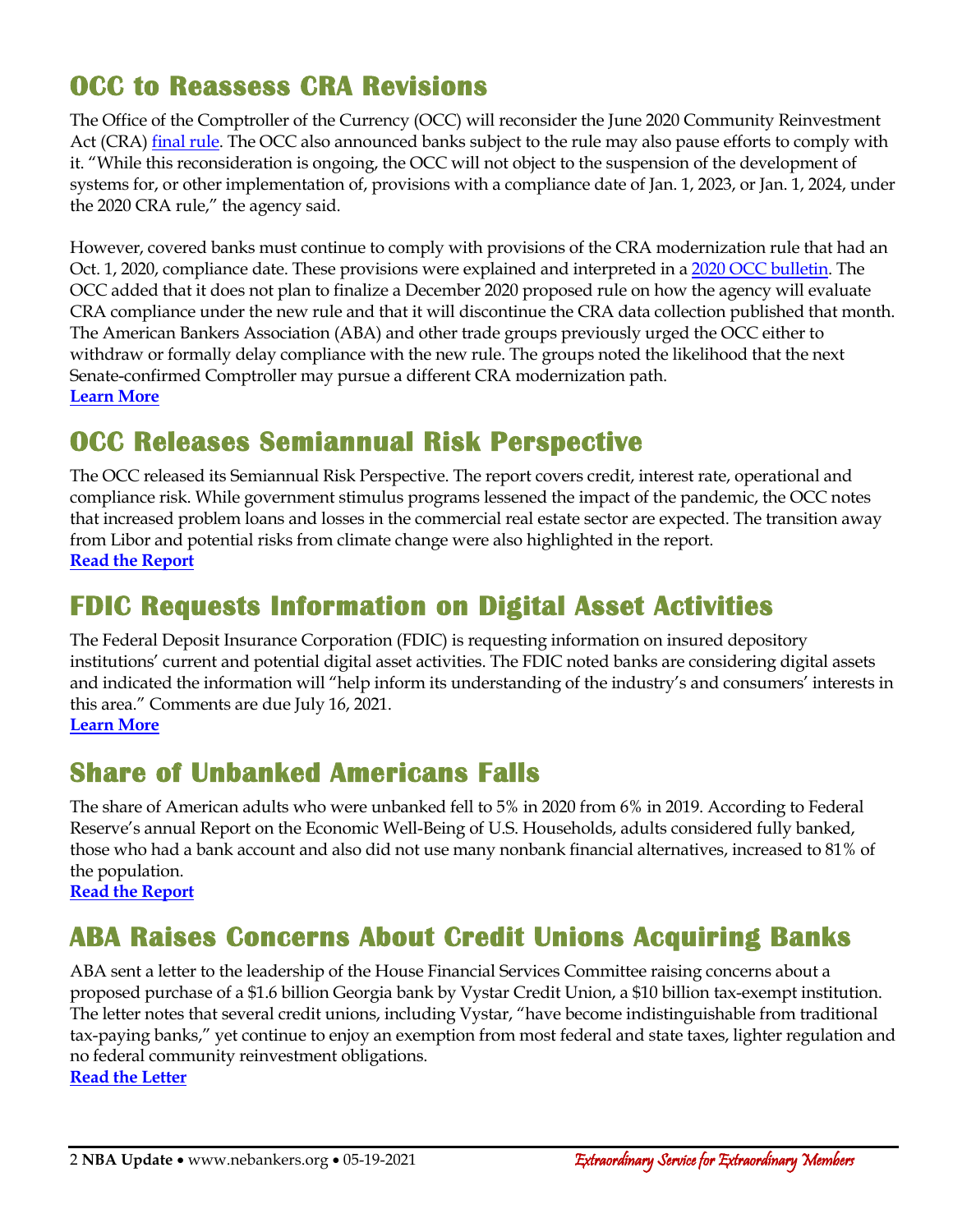## **Employee Spotlight**

#### **Laurie Johnson, Communications and Marketing Assistant**

The NBA is pleased to welcome Laurie Johnson. She will coordinate the processing and fulfillment of NBA products including the NBA Scenes of Nebraska calendars, Husker football schedules and thumbprint pads. Laurie will also assist with other communications and marketing efforts.

#### **Hometown:** Pierce, NE

**Alma Maters**: Pierce High School, University of Nebraska at Kearney **What Are You Most Looking Forward To In Your New Role?** I am looking forward to making new connections with people and learning more about Nebraska's banking system.



*Laurie Johnson*

**Favorite Thing About Nebraska:** My favorite things about Nebraska are the views of the open spaces while driving through hills on my way home. Oh, and the

sunsets. One of the best things about Nebraska is its sky.

**Hobbies:** My hobbies include reading, singing, crocheting, trying new bread recipes and painting rocks. I also love playing with my cat and spending time with my family.

## **Training and Networking Opportunities**

Mark your calendar and join the NBA and fellow bankers for one of the many upcoming in-person events.

- **June 10 -** Annual Golf Outing, Hastings
- **June 15-16 -** Call Report Virtual Workshop, Virtual Offering
- **August 5-6 -** Young Bankers of Nebraska (YBON) Annual Conference, Omaha
- **August 17-18 -** Real Estate Lending Compliance Conference, Lincoln
- **August 24 –** Opening New Accounts in Nebraska Workshop, Kearney
- **August 25 –** Opening New Accounts in Nebraska Workshop, Lincoln
- **September 2**-**3 –** Fall Agri-business Conference, Lincoln

To register and see the complete event schedule, visit the **[NBA Event Calendar](https://web.nebankers.org/events)**.

# **Review Alliance**

Did you know that on the Loan Estimate - Services you cannot shop for, the items listed have to be in alphabetical order?

- 1026.37(f)(5)(ii) "All other items must be listed in alphabetical order by their labels under the applicable subheading."
- Compliance Alliance has helpful tools such as TRID Line by Line to help with these rules.

Review Alliance is an independent group of compliance specialists offering banks deep-dive audits of their existing transactions, recommendations about program enhancements or guidance on future safety and soundness. In 2020, the NBA added Virtual Compliance Officer (VCO) to its compliance offerings. VCO is a new shared service model using bank-dedicated compliance officers; perfect for monitoring and guiding your bank remotely. To learn how to put them to work for your bank, contact Jennifer Heaton at the NBA at 402-474-1555 or **[jennifer.heaton@nebankers.org](mailto:jennifer.heaton@nebankers.org)**.